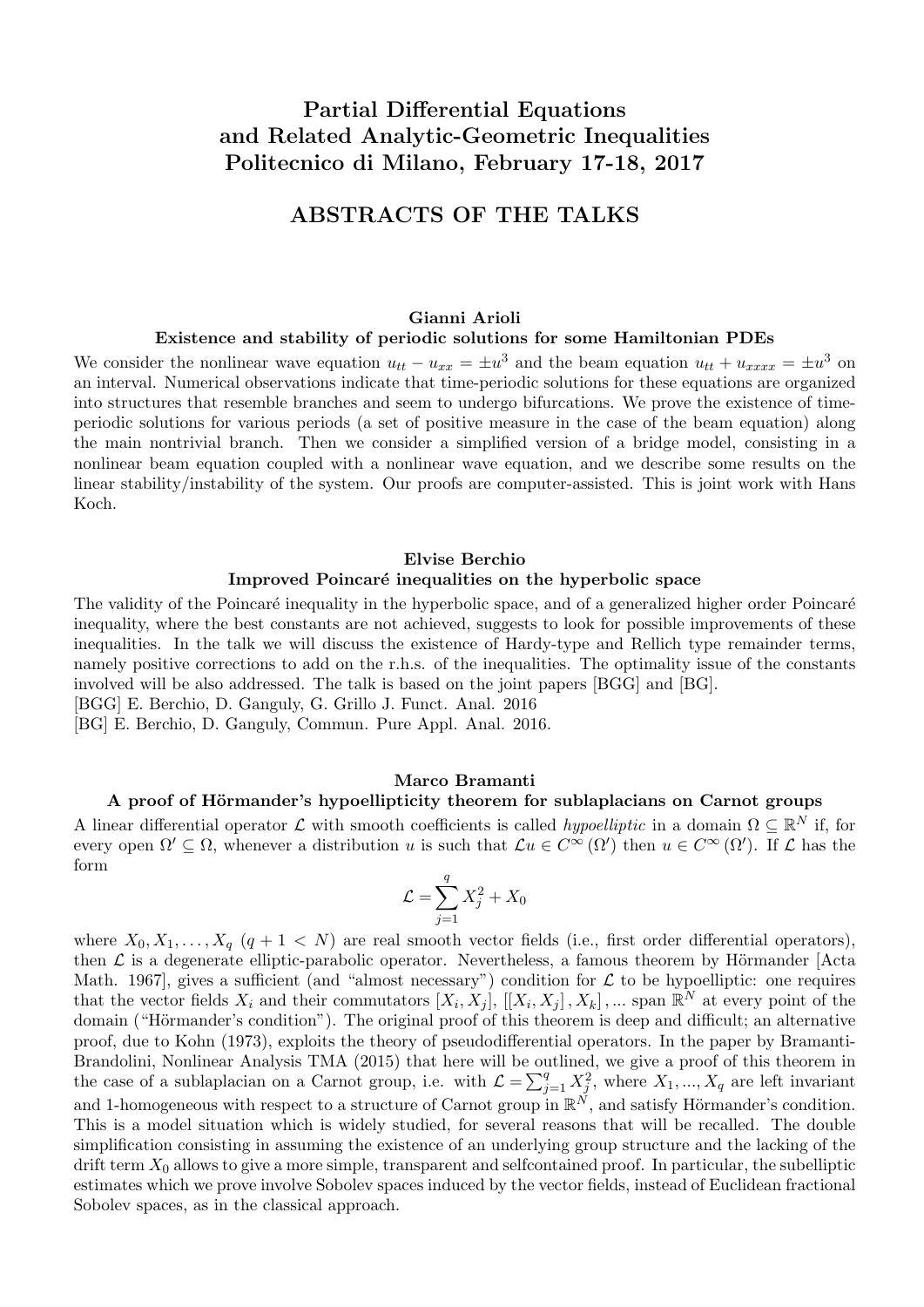## Andrea Cianchi Second-order regularity for p-Laplacian type elliptic problems

We deal with boundary value problems for a class of quasilinear elliptic equations in divergence form, including the p-Laplace equation. Under minimal regularity assumptions on the boundary, we prove the membership to a Sobolev space of a nonlinear expression of the gradient of the solution, for any squareintegrable right-hand side. This is a joint work with V. Maz'ya.

## Fabio Cipriani

## Logarithmic Sobolev inequalities seen from Quantum Statistical Mechanics

It will be shown how Gross Logarithmic Sobolev Inequalities have a natural interpretation in the framework of equilibrium Quantum Statistical Mechanics and how they can be reduced to spectral semi-boundedness.

## Andrea Colesanti Valuations on spaces of functions

We will present the notion of valuation defined on a space of functions, along with some examples. We will motivate the introduction of these functionals comparing them with valuations defined on classes of sets, having in mind, as main example, valuations on convex bodies. We will review some characterization results that have been recently proved for valuations on function spaces, and in the last part we will describe our ongoing research concerning valuations on the space of convex functions.

# Francesco Dalla Pietra Anisotropic Hardy inequalities

The aim of the talk is to present some results, obtained in a joint paper with G. di Blasio and N. Gavitone, about Hardy-type inequalities involving a general norm in  $\mathbb{R}^n$ . More precisely, given a smooth norm F of  $\mathbb{R}^n$ , we investigate the validity of Hardy inequalities of the type

(1) 
$$
\int_{\Omega} F(\nabla u)^2 dx \ge C_F(\Omega) \int_{\Omega} \frac{u^2}{d_F^2} dx, \quad \forall u \in H_0^1(\Omega),
$$

where  $\Omega$  is a domain of  $\mathbb{R}^n$ , and  $d_F$  is the anisotropic distance to the boundary with respect to the dual norm. The case of the optimality of the constant is also addressed. Moreover, improved versions of  $(1)$ , obtained by adding remainder terms which depend on suitable norms of u, will be considered.

### Alberto Ferrero

#### Existence and stability for entire solutions of nonlinear polyharmonic equations

In the talk, existence and stability for entire solutions of polyharmonic equations with exponential nonlinearity, will be discussed. Special attention will be devoted to radial solutions of such kind of equations, for which a quite complete picture has been obtained at least in the biharmonic case while the general case still exhibits several open questions. The study of the stability problem exploits in a fundamental way some higher order Hardy-Rellich type inequalities. The results contained in the talk were obtained in collaboration with Alberto Farina. In the final part of the talk, some time will be also devoted to the recent results obtained by other authors after the publication of our paper.

## Enzo Ferone On the Stability of the Bossel-Daners Inequality

The Bossel-Daners inequality is a Faber-Krahn type inequality for the first Laplacian eigenvalue with Robin boundary conditions. We prove a stability result for such inequality.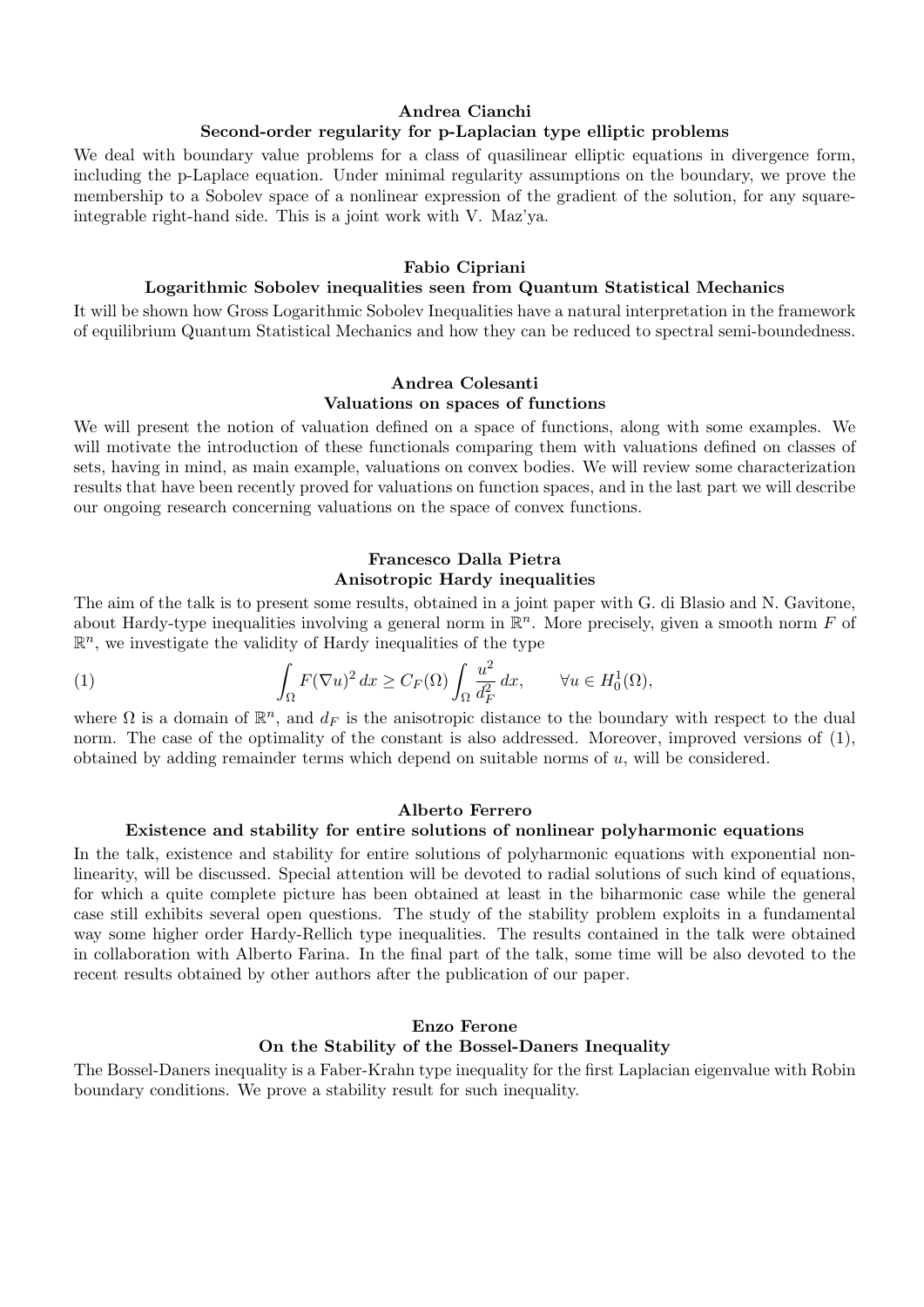#### Elisa Francini

Stable reconstruction of coefficients in elliptic equations from knowledge of their solutions In this talk I will review some results concerning stable reconstruction of a coefficient in an elliptic partial differential equation from knowledge of one of its solutions. I will also discuss some application of these results to hybrid inverse problems.

#### Nunzia Gavitone

## An overdetermined boundary value problem for Monge-Ampère operator

The study of the optimal constant in an Hessian-type Sobolev inequality leads to a fully nonlinear boundary value problem, overdetermined with non standard boundary conditions. We show that all the solutions have ellipsoidal symmetry. In the proof we use the maximum principle applied to a suitable auxiliary function in conjunction with an entropy estimate from affine curvature flow. This is a joint work with B. Brandolini, C. Nitsch and C. Trombetti.

#### Matteo Muratori

# Fractional Laplacians in weighted  $L^p$  spaces and applications to nonlinear diffusions

This talk is divided in two parts. In the first one I will discuss a self-adjointness property of the Euclidean s-fractional Laplacian  $(0 < s < 1)$  in  $L^2$  spaces with power-type weights. Depending on the behaviour of the (negative) power at infinity, self-adjointness of the corresponding weighted operator may or may not hold: in fact there exists a precise threshold, coinciding with the spatial dimension, below which it holds and above which it fails. Similar results can then be extended to the case of general  $L^p$  spaces, referring in such framework to the validity of an "integration-by-parts" formula. The proofs rely on nonlocal cut-off arguments and Riesz-potential techniques; a gap is left open in dimension one, since there both methods seem to fail. In the second part I will briefly talk about the application of the above results to the study of well-posedness and asymptotic properties of weighted fractional diffusion equations of porous medium type. In particular, they turn out to be crucial to prove uniqueness of solutions with Radon measures as initial data, which are deeply linked to asymptotics. As for the latter, the (negative) threshold power  $2s$ associated with the weight discriminates between a Barenblatt-type (self-similar) and a separable-solution behaviour as time goes to infinity.

# Nicola Soave Variational problems with long-range interaction

We consider a class of variational problems for densities that repel each other at distance. Typical examples are given by the Dirichlet functional and the Rayleigh quotient

$$
D(\mathbf{u}) = \sum_{i=1}^{k} \int_{\Omega} |\nabla u_i|^2 \text{ and } R(\mathbf{u}) = \sum_{i=1}^{k} \frac{\int_{\Omega} |\nabla u_i|^2}{\int_{\Omega} u_i^2},
$$

minimized in the class of  $H^1(\Omega,\mathbb{R}^k)$  functions attaining some boundary conditions on  $\partial\Omega$ , and subject to the constraint

$$
dist({u_i > 0}, {u_j > 0}) \ge 1
$$
  $\forall i \ne j.$ 

For these problems, we investigate the optimal regularity of the solutions, prove a free-boundary condition, and derive some preliminary results characterizing the free boundary  $\partial \{\sum_{i=1}^k u_i > 0\}$ . This is a joint work with H. Tavares, S. Terracini and A. Zilio.